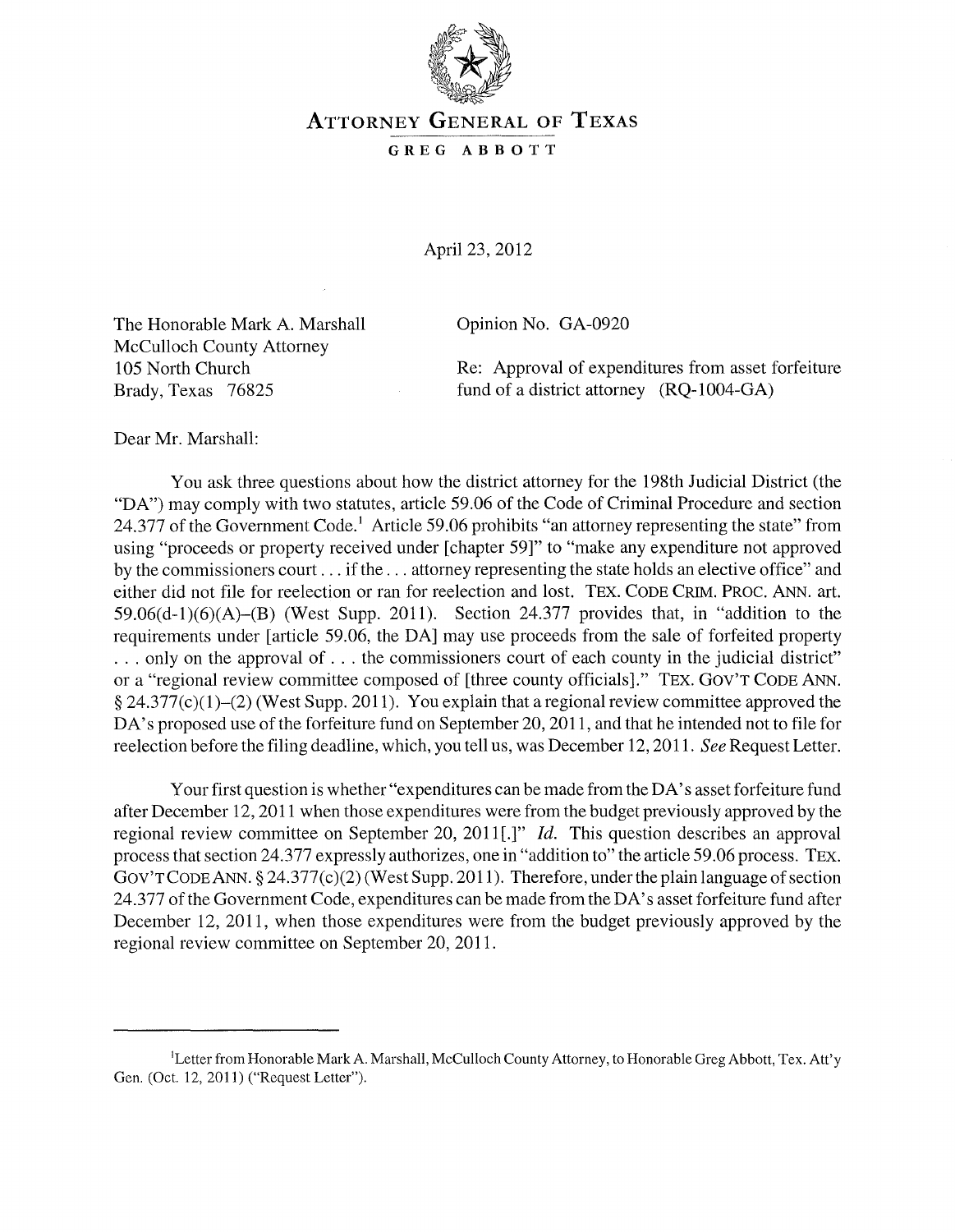Your next question is whether "expenditures made from the DA's asset for feiture fund after the [filing deadline] are to be approved by the county commissioner's courts or the regional review committee[.]" Request Letter. Under the plain language of section 24.377 of the Government Code and article 59.06 of the Code of Criminal Procedure, either the commissioners courts or the regional review committee of the 198th Judicial District may approve expenditures from the DA's asset forfeiture fund after the filing deadline. TEX. CODE CRIM. PROC. ANN. art. 59.06(d-1)(6)(A) (West Supp. 2011); TEX. GOy'T CODE ANN. § 24.377(c)(1)-(2) (West Supp. 2011).

Your third question is whether "'the proceeds from the sale of forfeited property' in Section  $24.377(c)$ ... also include cash that is seized and subsequently forfeited[.]" Request Letter. Approval of the use of proceeds from the sale of forfeited property under section 24.377 is subject to the requirements of article 59.06(a), which governs the conduct of, and the distribution of proceeds from, sales of forfeited property. TEX. GOy'TCODEANN. § 24.377( c) (West Supp. 2011). Cash is akind of property subject to article 59.06 requirements. *See* TEX. CODECRIM. PROC. ANN. art. 59.06(c), (c-2), (p) (West Supp. 2011) (indicating that "forfeited property" includes "money"). *See also State v. One Thousand Dollars (\$1,000) in U.S. Currency,* 865 S.W.2d 164, 165-66 (Tex. App.—Corpus Christi 1993, writ denied) (noting that cash is subject to article 59.06 forfeiture proceedings). Thus, cash could constitute seized and forfeited property under section 24.377(c).